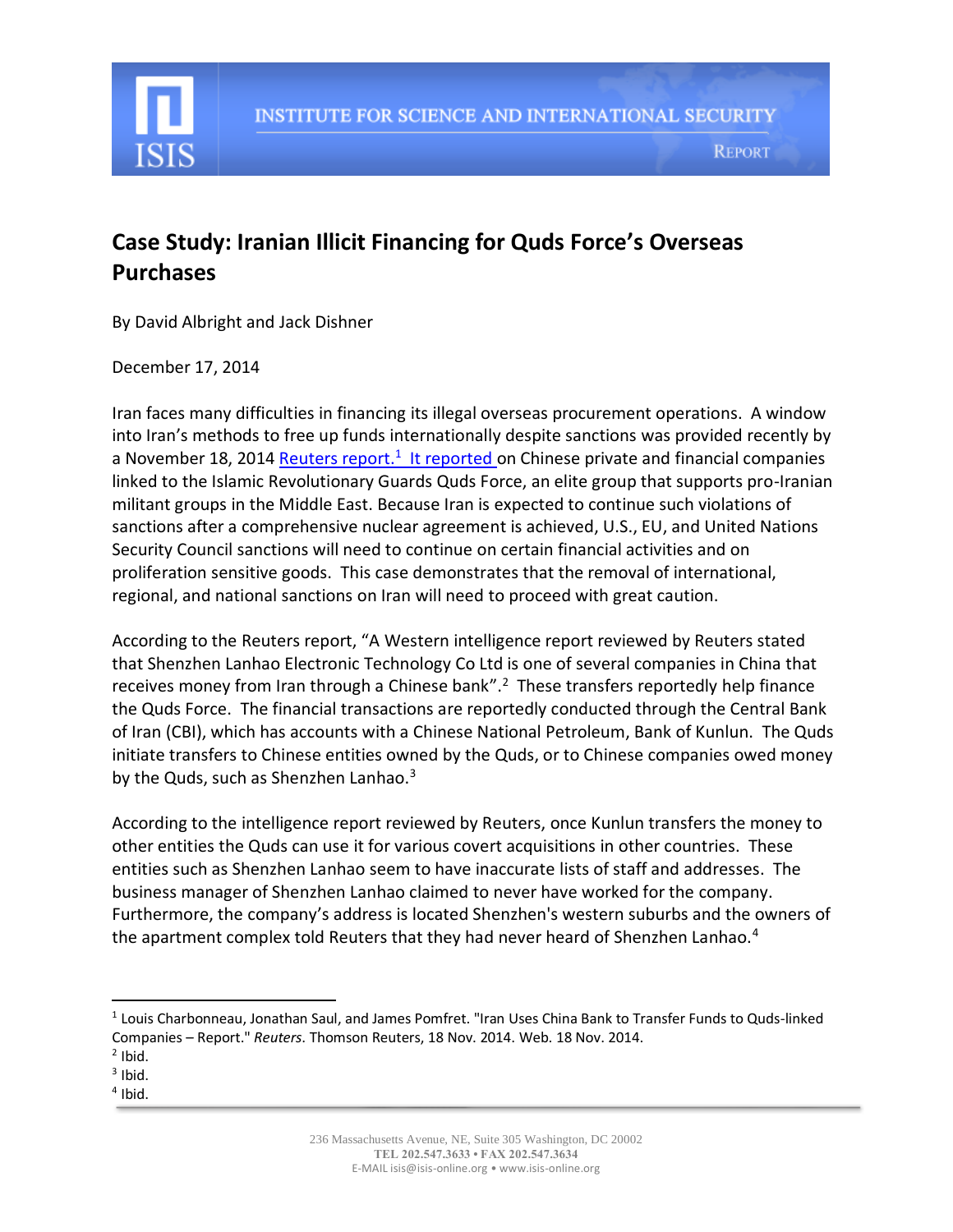Inside Iran, Bamdad Capital Development Co, a Quds-controlled Iranian company, initiates transfers from the accounts held with the Bank of Kunlun. Bamdad's website had listed the company as engaged in pharmaceutical and base metals trading. It had requested the CBI to transfer 1.45 million euros "from an account at Kunlun to Shenzhen Lanhao for a payment 'related to purchasing metals.'"<sup>5</sup> According to Reuters, "While it was unclear how and whether the Quds Force received any funds through the transaction, it appeared to show the movement of funds as described in the [intelligence] report." The intelligence report, according to Reuters, stated that "other companies also initiate and receive transfers from the central bank's Kunlun accounts in this way."

The Bamdad Capitol Development Company appears to be some type of phony trading company. According to Reuters, the Bamdad website listed an address in an Iranian province that does not exist. Following the release of the Reuters article, the current status of the company's [website](http://bcdco.biz/) is under construction, but the site lists a number for contact. The phone line for this number appears to be active. When a cache search was conducted, the website as of July 22, 2014 stated that Bamdad Capital Development Co. will be "involved in commerce very soon." The website's history suggests Bamdad just recently popped up as a front company for some illegitimate purpose. Certainly, the Bank of Kunlun should have known that this company had questionable legitimacy. While the Bank of Kunlun may not have been aware that Bamdad Co. was controlled by the Quds force, this transaction demonstrates a need for due diligence by the Chinese bank.

The intelligence report also stated that millions of dollars have been moving from the Iranian Central Bank to Kunlun over the past years despite sanctions. On July 31, 2012, the U.S. Department of Treasury under the Comprehensive Iran Sanctions, Accountability, and Divestment Act of 2010 (CISADA), sanctioned the Bank of Kunlun for providing "significant financial services to more than six Iranian banks."<sup>6</sup> These Iranian banks were "designated by the United States in connection with Iran's weapons of mass destruction (WMD) programs or its support for international terrorism."<sup>7</sup> Yet, Kunlun still provides funding which the U.S. states facilitates "the movement of millions of dollars' worth of international transactions for Iran."<sup>8</sup> In one case, after the United States and European Union designated the Iranian Bank Tejara for involvement in illicit procurement, Kunlun continued to engage the bank in payments totaling to roughly \$100 million.

When approached by Reuters, Chinese Foreign Minister Hong Lei stated, "China maintains normal trade relations with relevant countries, including Iran," and this activity "does not harm the interests of other countries or the international community."<sup>9</sup> Following U.S.-led sanctions, Beijing used Kunlun as its main bank to process oil payments to Iran to protect other banks

 $\overline{\phantom{a}}$ 

<sup>&</sup>lt;sup>5</sup> Ibid.

<sup>6</sup> U.S. Dept. of Treasury, 31 July 2012. *Treasury Sanctions Kunlun Bank in China and Elaf Bank In Iraq For Business with Designated Iranian Banks*. http://www.treasury.gov/press-center/press-releases/Pages/tg1661.aspx. 7 Ibid.

<sup>8</sup> U.S. Dept. of the Treasury, 31 July 2012. *Release of Iran Executive Order; Addition of Names to the List of Foreign Financial Institutions Subject to Part 561 (the "Part 561 List").* http://www.treasury.gov/resourcecenter/sanctions/OFAC-Enforcement/Pages/20120731.aspx

<sup>&</sup>lt;sup>9</sup> "Iran Uses China Bank to Transfer Funds to Quds-linked Companies." 18 Nov 2014.